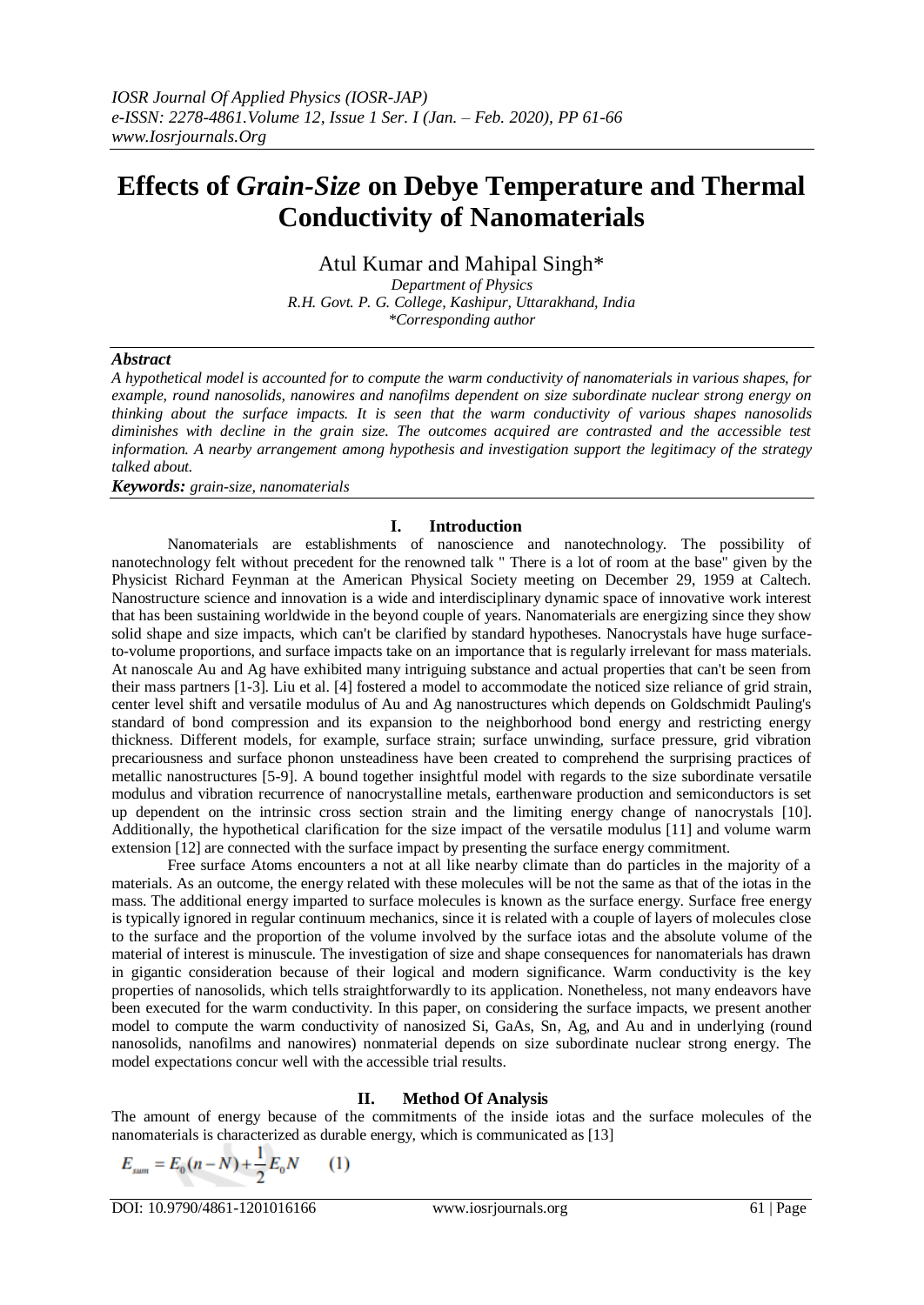$AE_{\ldots}$ 

Where n is the total number of atoms of nanosolids and the number of its surface atoms is N. Therefore,  $(n-N)$  is the absolute number of insides molecules of the nanomaterials. E0 is the firm energy of the mass materials per molecule. Eq. (1) might be composed as

$$
E_p = E_b \left(1 - \frac{N}{2n}\right),
$$

Where  $E_p$  is the cohesive energy per mole of the nanomaterials, which is given by  $\blacksquare$  Here, A is the Avogadro constant. Eb is defined as the cohesive energy per mole of the corresponding bulk materials which is

given by  $E_b = AE_0$ . Qi [13] reported the relation between the melting point of nanomaterials and bulk as:<br> $T_p = T_b \left(1 - \frac{N}{2n}\right)$  (2)

Thermal conductivity k of bulk materials is expressed as [14]

$$
k_b = (1/3)c v_b l_b, \qquad (3)
$$

Here, c is the particular hotness, b v the normal phonon speed and b l is sans mean way. Warm conductivity relies on explicit hotness, normal phonon speed and mean free way. At room temperature, we accepted explicit hotness is steady. We think about the size reliance of p v and p l for the warm conductivity of nonmaterial's. Likewise, we write thermal conductivity for nanomaterial as

$$
k_p = (1/3)cv_p l_p \tag{4}
$$

Combining (3) and (4), we get the following relation:

$$
\frac{k_p}{k_b} = \left(\frac{v_p l_p}{v_b l_b}\right) \tag{5}
$$

The Debye temperature is proportional to average phonon velocity of the crystal [17] written

as, 
$$
\theta_b \propto \frac{2h}{\pi k_B} \left(\frac{3N_A}{4\pi V}\right)^{1/2} v_b
$$
 (6)  
Likewise, we can write for nonometerials:  
 $\theta_p \propto \frac{2h}{\pi k_B} \left(\frac{3N_A}{4\pi V}\right)^{1/2} v_p$  (7)

Where, h the Planck constant, NA the Avogadro number, Boltzmann constant B k, and the molar volume are. Combining equation (6) and (7) gives the following relation:

$$
\frac{v_p}{v_b} = \frac{\theta_p}{\theta_b},\qquad(8)
$$

One might get the connection between the softening point and the Debye temperature from the Lindemann's corresponding. As per this a precious stone will soften when the root mean square relocation of a particle surpasses a specific part of the interatomic distance in the gem. Joining the particular hotness hypothesis with the Lindemann's softening recipe; the trademark temperature square is corresponding to the dissolving point of the precious stone. In this way, the Debye temperature for the mass material is composed as

$$
\theta_b^2 \propto \left(\frac{T_b}{MV^{2/3}}\right), \qquad (9)
$$

Likewise for nanomaterial

$$
\theta_p^2 \propto \left(\frac{T_p}{MV^{2/3}}\right), \qquad (10)
$$

Where, M is the molecular mass. Equation (9) and (10) give the following relation: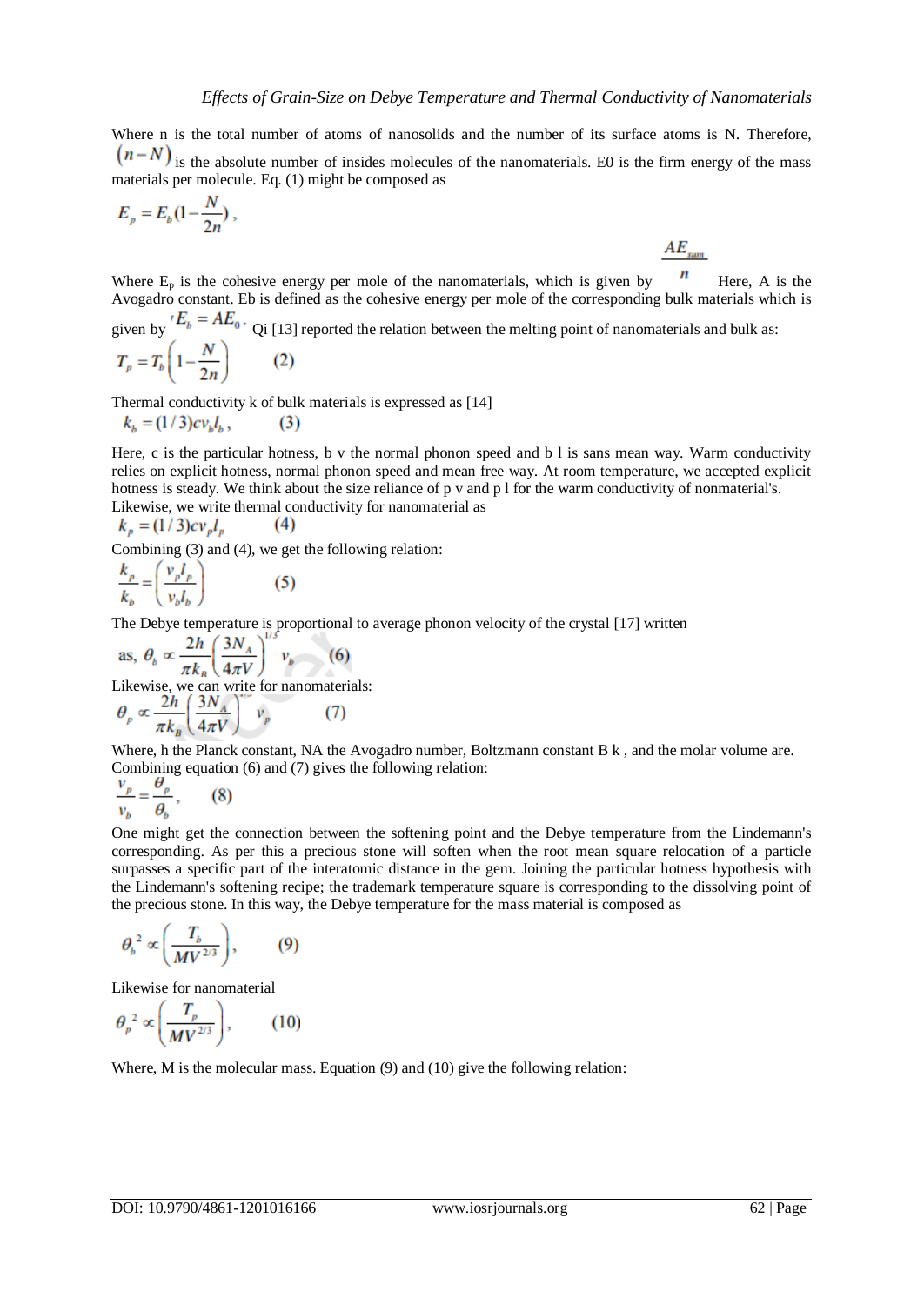$$
\left(\frac{\theta_p^2}{\theta_b^2}\right) = \frac{T_p}{T_b}
$$
\n
$$
\text{Or, } \left(\frac{\theta_p}{\theta_b}\right) = \left(1 - \frac{N}{2n}\right)^{1/2} \tag{11},
$$

Ling and Li [20] reported the following relation for the mean free path:

$$
\left(\frac{l_p}{l_b}\right) = \frac{T_p}{T_b} \qquad (12),
$$

Therefore, putting the value of Eqs. (8-11), in Eq. (5), we get the

Following relation:

$$
k_p = k_b \left(\frac{T_p}{T_b}\right)^{3/2}, \quad (13)
$$

Thus, from Eq (2) and (13), we get the final relation for thermal conductivity of nanomaterials as follows:

$$
k_p = k_b \left( 1 - \frac{N}{2n} \right) \qquad (14),
$$
  

$$
\frac{N}{2} \text{ is } \frac{4d}{2} \cdot \frac{8d}{2} \text{ and } \frac{4d}{2}
$$

The value of  $\overline{n}$  is  $\overline{D}$ ,  $\overline{3l}$  and  $\overline{3h}$  for circular nanosolids, nanowires and nanofilms separately Where, d is the width of nanosolid and D is the measurement of the circular nanosolids. l and h are the width of nanowire and stature of the nanofilm separately

|  |  | Table 1. Input parameters used in theoretical calculations [21, 22, 23] |  |  |
|--|--|-------------------------------------------------------------------------|--|--|
|  |  |                                                                         |  |  |

|                 | Si    | GaAs  | Sn    | Ag    | In    | Au    |  |
|-----------------|-------|-------|-------|-------|-------|-------|--|
| d(nm)           | 0.336 | 0.245 | 0.376 | 0.289 | 0.329 | 0.288 |  |
| $\theta_{b(K)}$ |       |       |       | ລລະ   |       | 165   |  |

# **III. Results and Discussion**

We set up a straightforward hypothetical model to concentrate on the impact of size on the warm conductivity of various states of nanosolids. The info boundaries d and (Debye temperature) needed in hypothetical estimations are recorded in Table 1. To check the legitimacy of our model we likewise determined the Debye temperature of Au and Ag nanosolids. The Debye temperature unequivocally relies on the design of the materials. It is likewise straightforwardly identified with the limiting power between the molecules Besides, Debye temperature is the essential information to comprehend the thermodynamical properties like Helmholtz free energy, cross section vibration [8], explicit hotness limit and warm conductivity. Utilizing the peculiarity of iota vibration, proposed the hypothesis to talk about the Debye temperature of mass materials by this

$$
\theta_p^2 \propto \left(\frac{T_p}{MV^{2/3}}\right)
$$

Connection. We utilized Eq. (11) to anticipate the grain size subordinate Debye temperature of Au and Ag nanosolids. The outcomes got are communicated in figure 1. It is observed that the Debye temperature diminishes with decline in grain size. The Experimental qualities are accessible for Au which has been included for the correlation reasons. It is seen that the model forecasts are as per the test realities. We have stretched out this hypothesis to ascertain the warm conductivity of nanosized Si, GaAs, Sn, Ag, and Au and In underlying (circular nanosolids, nanofilms and nanowires) nanomaterials, in light of the way that some test information are accessible so the model can be checked by examination. The outcomes got are displayed in figs. 2-7, with accessible exploratory information for correlation. The grain size subordinate warm conductivity of Si nanofilm registered utilizing Eq. (14) is accounted for in Fig. 2 alongside the accessible exploratory information for correlation reason. The qualities determined by our model can be seen to nearer to the accessible exploratory qualities It is seen that warm conductivity diminishes with diminishing the grain size. This uncovers the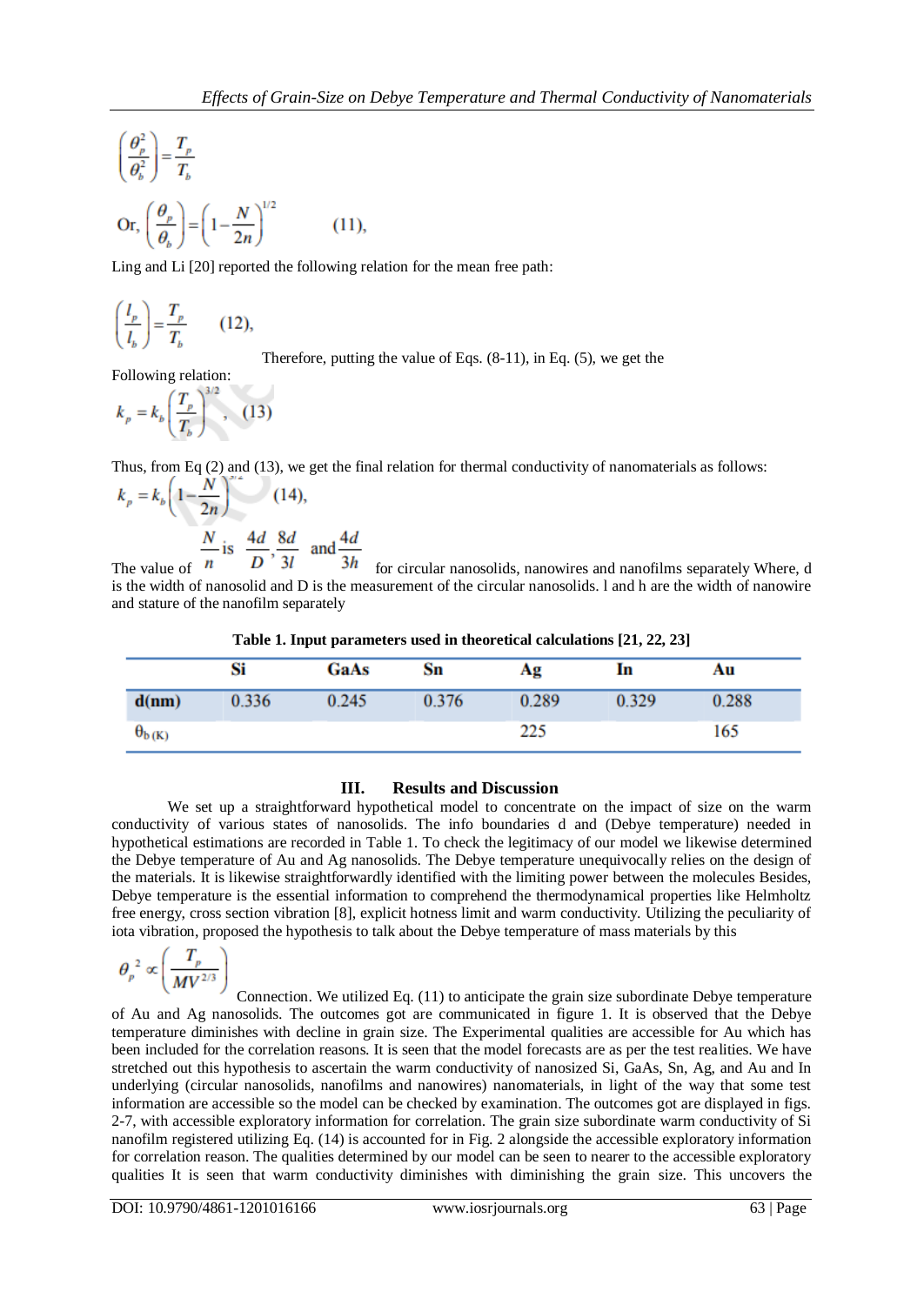reasonableness of the plan utilized. From Fig 7., it is seen that the warm conductivity variety with size of In is extremely near Si, Sn and GaAs. It is a direct result of the way that, the warm conductivity of in mass is 81.8 w/m/s, which is extremely near the warm conductivity of Sn (68W/m/s), GaAs (55 W/m/s) and Si (149 W/m/s). Though, the warm conductivity of Ag and Au in mass are 429 w/m/s and 318 W/m/s separately It ought to be referenced that the trial esteems are not accessible for the others nanomaterials, GaAs, Sn, Ag, Au and in viewed as in this paper. We are enrolling our model forecasts in the absence of trial esteems. These forecasts might be of current significance to the researchers occupied with the trial investigations. We have determined the grain size reliance of warm conductivity of GaAs, Sn, Ag, Au and In nanomaterials in various shapes like circular nanosolids, nanofilms and nanowires and detailed in the relating figures for correlation.

The qualities procured are expressed in Figs. 2-7. This float is unsurprising in light of the fact that the surface to volume proportion increments with diminishing size. Eq. (14) size subordinate warm conductivity of the nanosolids is gotten from their grain size subordinate strong energy. Since then brought down coordination of molecules close to the surface initiates a relating revamp of electric charge, which changes the limiting state.As an outcome, the firm energy of these particles will change from that of its mass partners. Hence, the warm conductivity of the free surface area contrasts from the mass materials. The impact of size diminishes as we go from round to nanowire and nanofilm. At the point when, we look at N/2n for circular to nanowire to nanofilm, the proportion becomes 3:2:1. Thusly, the warm conductivity variety for round nanoparticle, nanowire and nanofilm become 3:2:1 for a similar grain size. By this model, we concentrate on the impacts of surface free energy on the warm conductivity of nanosolids, nanowires and nanofilms.



**Fig. 1. Grain size dependent Debye Temperature of Au nanosolid and Ag nanosolid shown by solid lines using Eq. (11) Experimental values are shown by the solid circles for Au [25].**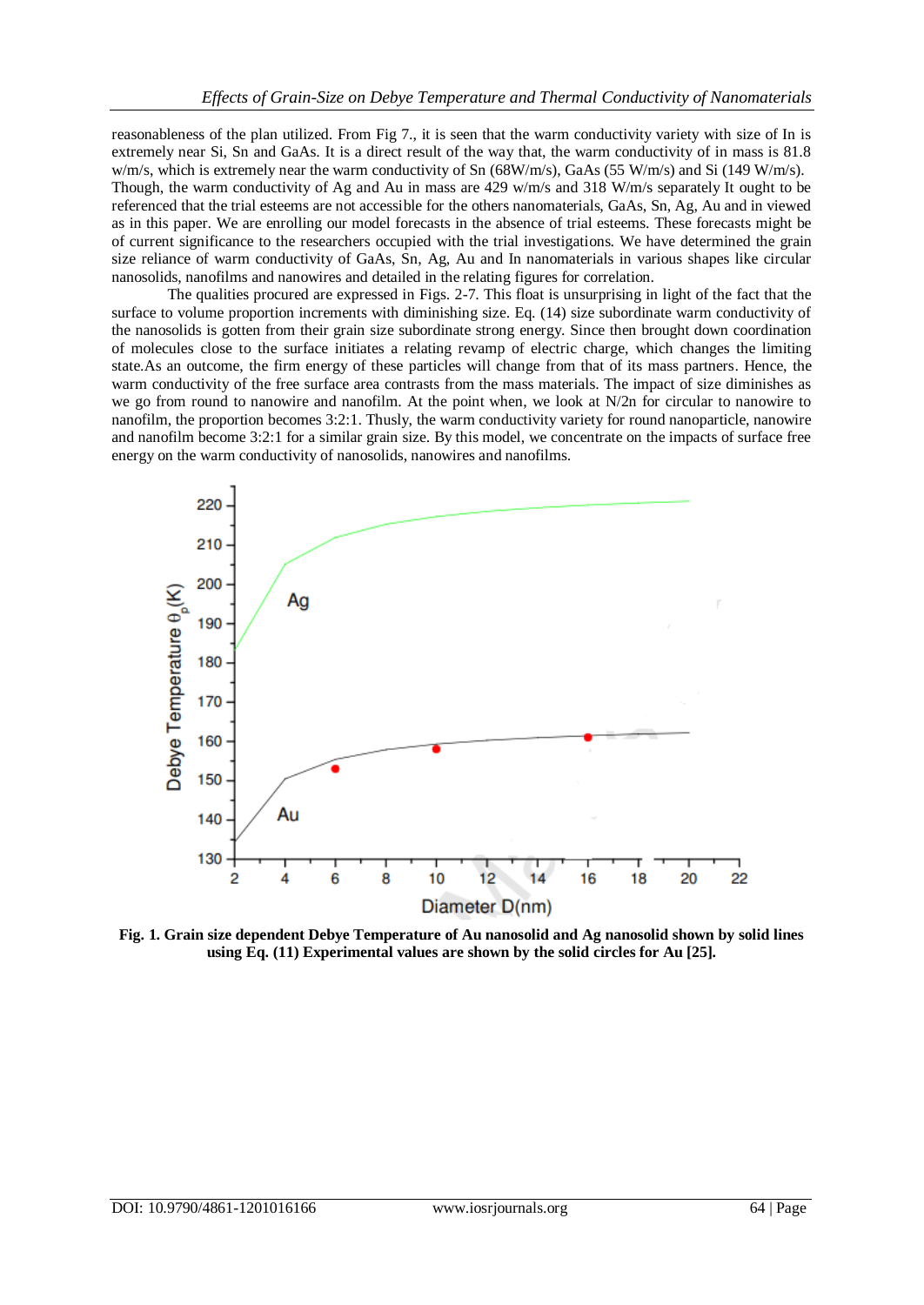

**Fig. 2. Grain size dependent thermal conductivity of Si film (solid line) from our model in terms of Eq. (14).The symbol solid circles shows the experimental values [26]**



**Fig. 3. Grain size dependent thermal conductivity of GaAs (spherical nanosolids, nanowires and nanofilms) bottom to top (green, red and black lines) from our model in terms of Eq. (14).**

# **IV. Conclusions**

In summary, a model for size subordinate the warm conductivity of nanomaterials is set up subject to Lindemann's premise and the surface effects. It is shown that the warm conductivity of Si, GaAs, Sn, Ag, Au and in nanosolids, nanofilms and nanowires decreases with decrease in grain size. We are sure that the current model may be of likely application in the investigation where, exploratory data is lacking.